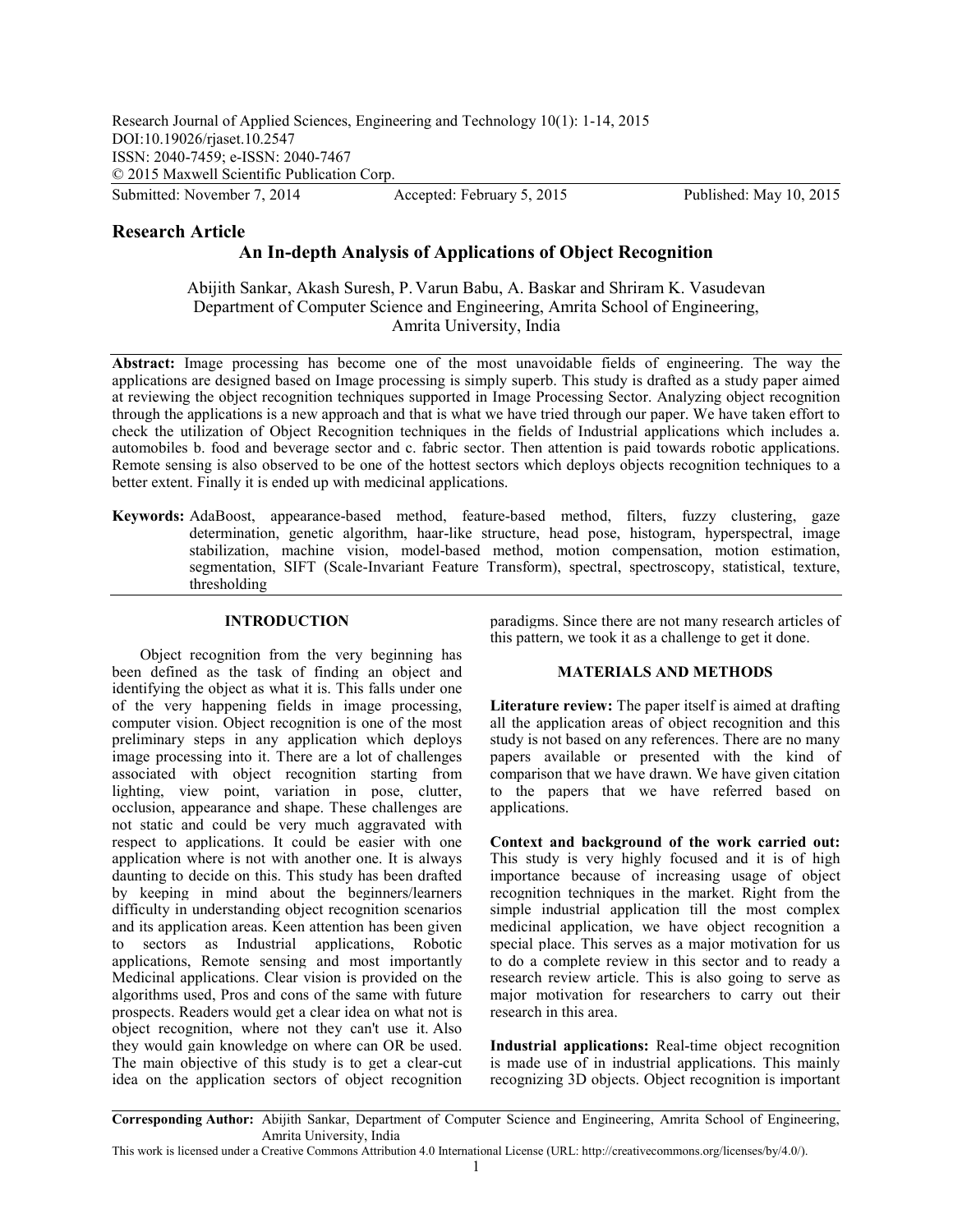*Res. J. Appl. Sci. Eng. Technol., 10(1): 1-14, 2015*



Fig. 1: Topics discussed under industrial applications



Fig. 2: Arrangement of cameras and LED lamps with respect to the object

here as the manufacturing process in most industries is automated. As industries grow they have to cater to larger demands. Consequently, industries increase their industry, as the production scales are enormous, it is nearly impossible to implement a manual quality control. This is why object recognition has been gaining importance in industries. 3D object recognition is used to implement quality control.

For humans, recognizing and classifying objects is a trivial task. When it comes to computational object recognition, it is much more complicated. Objects often have to be recognized under varying illuminations, from different angles or may be undergone some deformations. Another constrain, is the involvement of complicated mathematical problems like relationship between different geometric shapes and the projection into 2D images. Good object recognition also relies on the diversity of the training images (Thomas *et al*., 1995). Figure 1 has got the industrial application sectors represented in block diagram format.

**Automobile industry:** In the automobile industry, quality cannot be compromised. Therefore supervision production. Increased production in turn results in chances of making errors. In any mass manufacturing

at different stages in the production is absolutely essential. The main constrain here is that similar defects can be present at different stages of the production, but the defects have to be identified without fail. The algorithms used, should identify defects without failure under different orientations of the target object.

Couple of areas where object recognition is used in automobile industry is:

- Detection of dimensional gaps in the body of the automobile in later stages of assembly
- Detection of missing fasteners on steel stampings

#### **Methodology:**

Edges of the gap are highlighted by two LED lamps. Two stereo calibrated cameras (as shown in Fig. 2) measure the gap as a 3D distance. This method depends on the reflected LED light.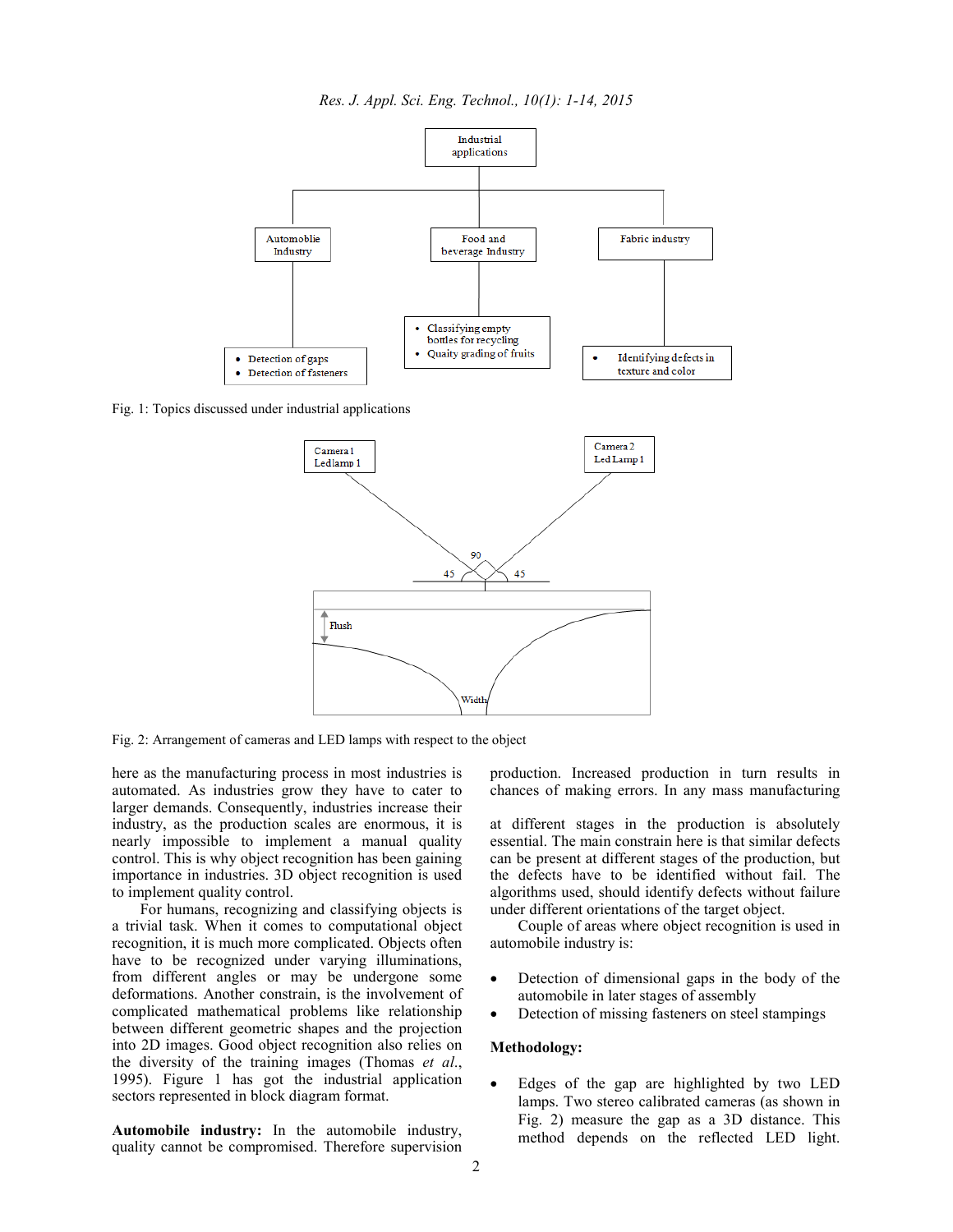

Fig. 3: Steps involved in a general fuzzy clustering technique



Based on the images captured by the cameras the system decides which object discard

Fig. 4: Cameras at different angles to capture images of a single object moving along a production line

Therefore, it is color independent and has an edge over laser-based, gap-measuring systems because of this independence (Appearance-based Method = > We match the edges) (Kosmopoulos and Varvarigou, 2001).

Image segmentation is achieved by setting adaptive threshold for input images using labels that are predetermined by fuzzy clustering techniques. The learning is not supervised and the output status of the network is described as a fuzzy set. Figure 3 shows the working of system that uses fuzzy classification technique. The potential edges are determined by a measure of the fuzzy entropy  $(A$ ppearance-based Method + Genetic Algorithm = > First an initial understanding of the appearances of the object is made, based on which different inputs are clustered. This being an automatic system learns about the different possible orientation on its own and searches for fasteners) (Boskovitz and Guterman, 2002; Killing *et al*., 2009).

**Food and beverage industry:** Quality and safety are of primary concerns of the Food and Beverage Industry. Inspection is difficult and labor intensive. As the industry grows in size; the need for accurate inspection

increases. Manual identification in the industry is time consuming and, to an extend it is unreliable. This inaccuracy arises as a result of factors like inconsistency and subjectivity involved in human decision making. Apart from identifying the quality of the produce, the shape of the containers into which it is put also is important. This is why object recognition (machine vision) plays a major role in modern Food and Beverage Industry. Figure 4 represents the camera position to capture images in the production line.

Few of the applications of object recognition in this industry include:

- Classifying empty and non-empty bottles, useful during recycling of bottles
- Automatic quality grading of fruits and vegetables

### **Methodology:**

The system is fed with certain basic features that are relevant for the classification. The system identifies many different appearances of empty bottles and learns different possibilities under a supervised environment (Feature-based Methods + Genetic Algorithms) (Blasco *et al*., 2003; Brosnan and Sun, 2004; Duan *et al*., 2007, 2004; Liu 2010).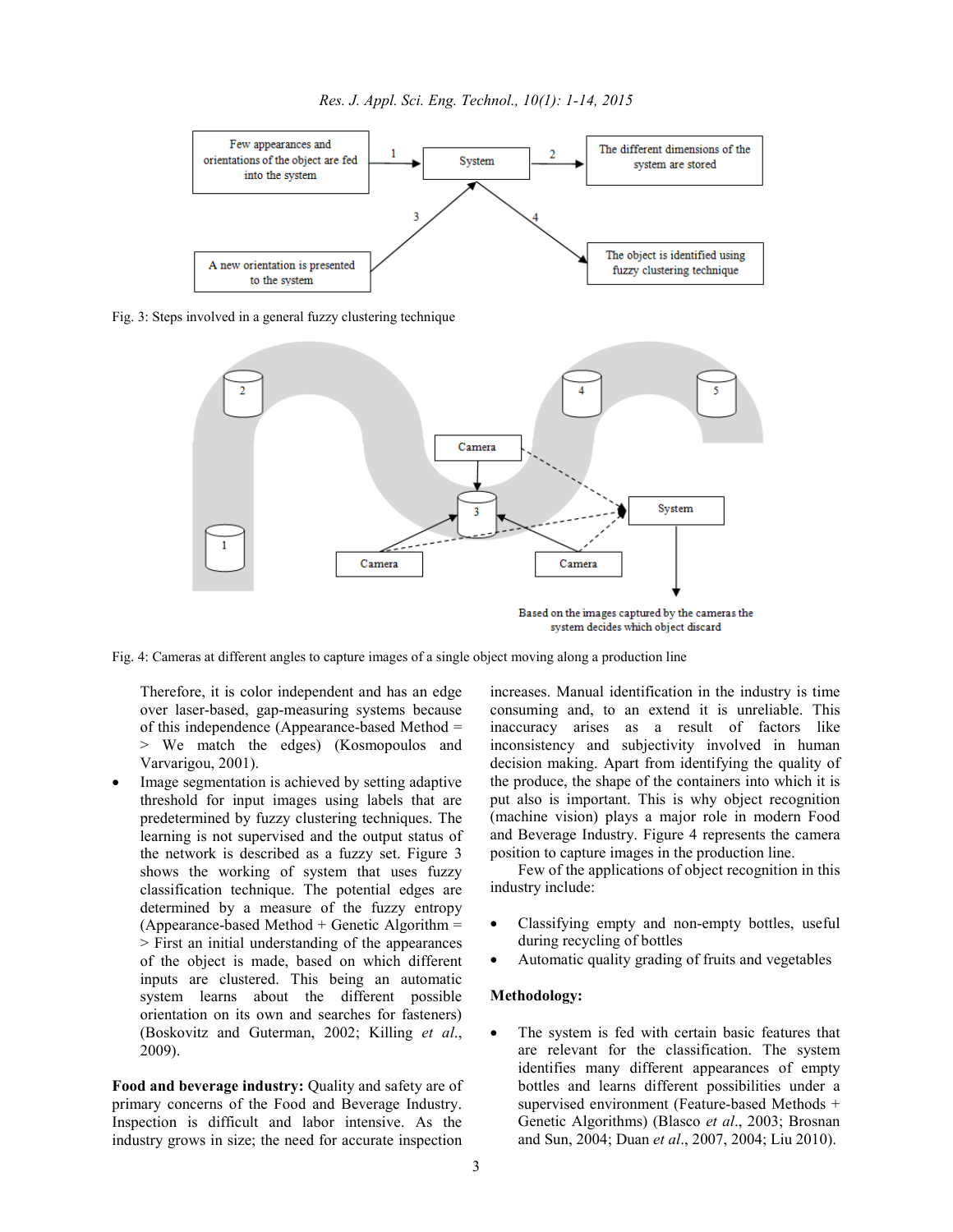*Res. J. Appl. Sci. Eng. Technol., 10(1): 1-14, 2015*



Fig. 5: Architecture of a defect detection system (image courtesy http://scialert.net/)

• Here, first the fruits or vegetables under inspection should be detected. After this, the matrices of detected objects are compared to certain acceptable standards. For this, there is a need to maintain a database with matrices that store acceptable values for all the objects (Appearance-based Methods  $=$  > first identify the object based on edge matching and then comparing with values in the database) (Patel *et al*., 2012).

**Fabric industry:** The main use of machine vision in Fabric Industry is to identify defected fabric. For long time, such identification processes were done manually by humans. This resulted in lack of efficiency and increased expenses. Computer vision can be used to identify defects by matching texture or color patterns. Most of the defects are vague and ambiguous. This emphasizes the need for efficient algorithms that can differentiate between normal and defected regions of fabric. There are three broad categories of approaches; statistical, spectral and model-based. Based on the type of features under inspection, one of the above approaches is chosen. The most important aspect in detection here is ability to identify local defects and have low false alarm rates (Bradshaw, 1995; Kumar, 2008; Stojanovic *et al*., 2001).

Figure 5 gives a description of how computer vision is used in defect detection in fabric industry. The line scan cameras acquire images and the computer processes these images to make meaningful graphs based on which the fabric is classified defected or not.

The main application of object recognition in Fabric Industry is to identify defects in texture and color of fabrics.

#### **Methodology (Mahajan** *et al***., 2009):**

**Statistical approach:** Uses spatial distribution of pixel values. Takes one (first-order), two (second-order) or more (higher-order) pixels at a time and works with estimates like the average and variance to identify defects. There are multiple ways to extract the texture features. These include first-order statistics, morphological operations, edge detection, fractal dimensions, co-occurrence matrix, rank order functions, eigen-filters and many local linear transforms.

**Spectral approach:** As the patterns in fabric are mostly reoccurring, it can be picturized as the spatial arrangement of certain texture primitives. In this approach texture primitives have to be extracted and then the spatial spacing of these primitives has to be generalized. This approach takes advantage of the high degree of periodicity in texture patterns and therefore cannot be used for detecting defects in random texture patterns. Fourier Transform, Gabor Transform, Wavelet Transform are used to extract texture features.

**Model-based approach:** It is used not only to create an image model of the texture but also to synthesize it. Essential perceived qualities of texture are captured by model parameters. Context dependent entities like pixels are modeled. The purpose of inspection is to gauge homogeneity (normal regions) and randomness (defected regions) in the material. This approach concentrates on detecting an alignment pattern in preprocessed images with the help of model based clustering. Defects can be detected by using approximate Bayes factor which involves statistical inference from the available data.

# **ROBOT OBJECT RECOGNITION**

Robot Object Recognition deals with finding and understanding the identity of an object that is presented in the form of a video or image from a given set of labels or training examples. It is a daunting task to incorporate object recognition skills in a computer which matches the cognitive capabilities of humans. Still, substantial progression has been made in this field by the analysis of limited scope of distinct objects like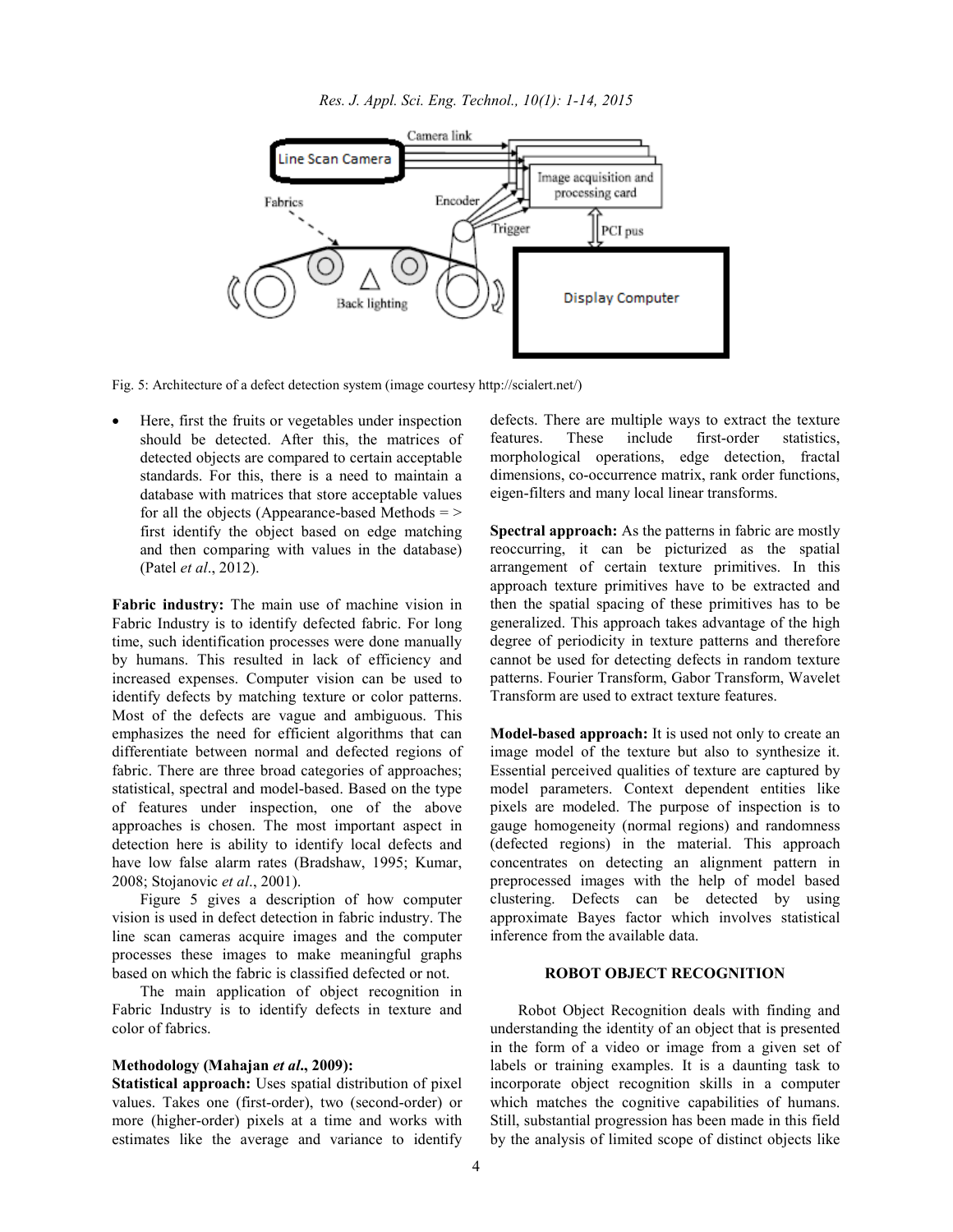

Fig. 6: Topics discussed under robotics applications

road signs, fingerprints, handwritten digits, faces etc. Object recognition is used in various robotics applications such as image stabilization, robot head pose detection (Loncomilla and Ruiz-del-Solar, 2005). Figure 6 has the application areas mentioned in block diagram.

**Application of image stabilization in robot vision system:** The vision system of a mobile robot makes use of the quantitative and qualitative features of the images obtained from the camera that is placed on the system. A robot achieves finest optimal performance when it satisfies both quantitative and qualitative features. Image stabilization is one of the most important qualitative feature that must be satisfied by a robotic system. It involves removal of unwanted motions in the frame sequences that are captured by the camera mounted on the robotic system. This helps in enhancing the efficiency of the image processing algorithms that are applied to the images captured by the camera. Figure 7 represents an example scenario. Figure 8 has the steps illustrated.

There are three major image stabilization methods.

**Optical image stabilization (Cardani, 2006; Tokyo, 1993):** The movement of the camera is measured using a two- axis gyroscope. These signals are directed by a micro-controller to small linear motors which are used to move the image sensors. These sensors are fitted with a prism assembly that moves in the opposite direction of camera shaking, thus compensating for the unwanted camera motion.

**Electronic image stabilization (Oshima** *et al***., 1989; Kinugasa** *et al***., 1990):** Same methodology used in Optical Image Stabilization except for the change that instead of changing the prism directions, the image is provided with pixel transformations in the software.





Fig. 7: An example of step by step image stabilization (image courtesy: http://cdn.intechopen.com/pdfs-wm/10608. pdf)



Fig. 8: Steps in optical image stabilization

**Digital image stabilization:** This makes use of image processing algorithms. It has motion estimation processing which determines global motion vectors with the help of local motion vectors. This is followed by the use of motion compensation processing which produces smooth images by generating motion compensation vectors.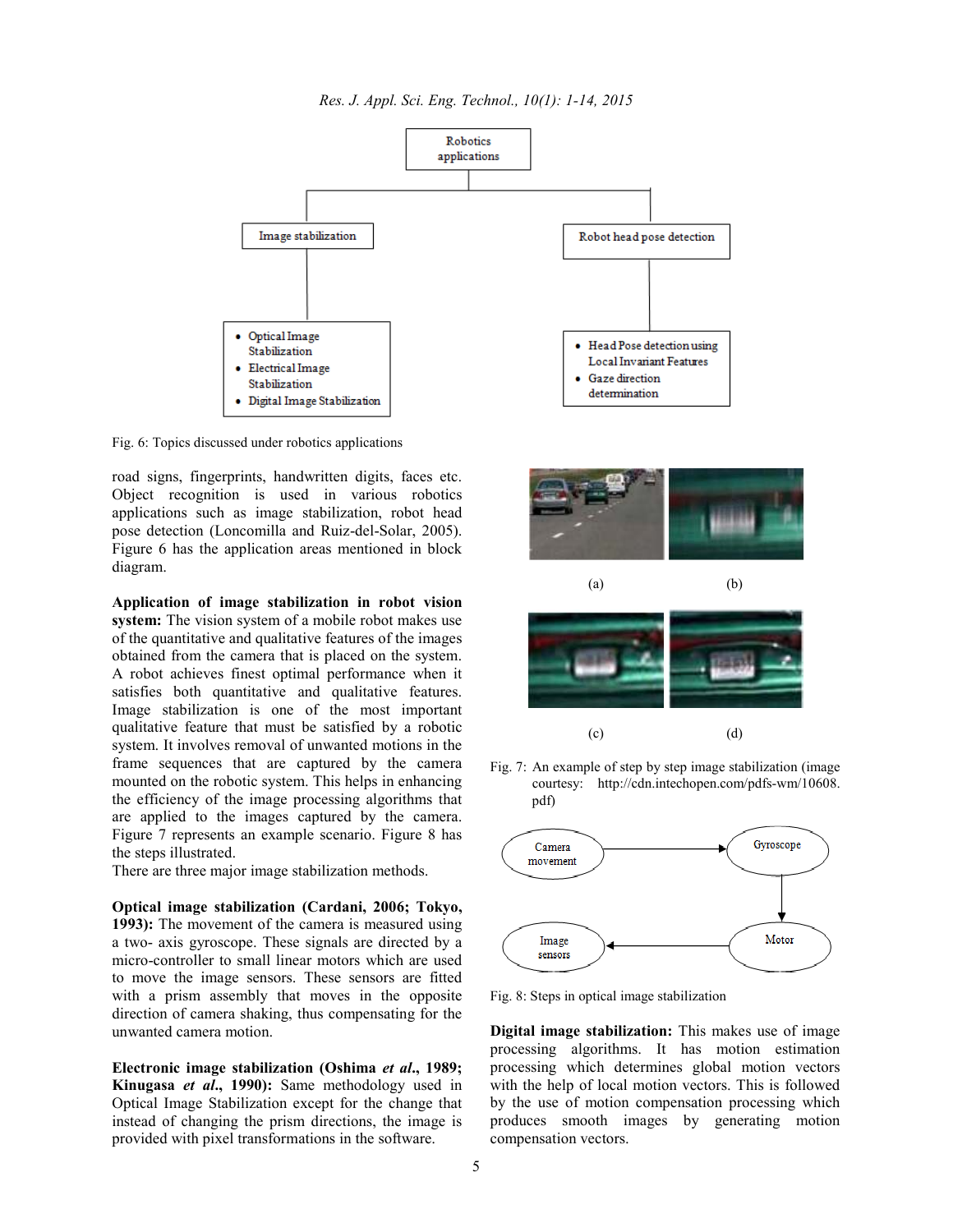

*Res. J. Appl. Sci. Eng. Technol., 10(1): 1-14, 2015*

Fig. 9: DIS architecture (image courtesy: http://cdn.intechopen.com/pdfs-wm/10608.pdf)

**Methodology:** When a robot moves in its visual field, there will be positional changes in the objects encountered by it, as a result of its locomotion. A local control loop (Fig. 5) is used in the robotic head as a replication of the Vestibulo-Occular Reflex in human brain. This strategy is used to predict changes in the images in the robotic head. An inertial sensor measures the horizontal component of the disturbances in the image. This signal is used by the look-ahead controller to generate the control signal for degree of freedom control pan  $(G_c)$  (Amanatiadis *et al.*, 2010). This in turn produces an opposite order against the movement of  $G_p$ . This way, the rotational component of the disturbances is avoided. Then, using a differential technique on two sequential image frames, the horizontal retinal slippage is computed. This is used as a feedback signal that optimizes image stabilization. Similar methodology is used for vertical disturbances. DIS architecture is represented in the Fig. 9.

**Robot head pose detection:** Robot Head Pose Detection is a major functionality of robot gaze direction determination system. The process of determining where another robot is looking at is termed as Robot gaze direction determination. This technique is helpful in situations where the robots' situational analysis ability is important so that the competitive, cooperative and synchronization skills of the robots are enhanced (e.g.: Robot Soccer). The robot head pose detection system has two major processes. Every observed scene will have certain scale invariant local descriptors. These descriptors (robotic head prototypes) are computed first. Then these are matched against those descriptors that are already stored in a database. The robot heads are pictured under different view angles (Fig. 10). The prototypes that are matched correspond to each of these images. After the robot head pose detection, the factors such as the head model of the observed robot, the robot head pose that is detected with respect to the observing camera and 3-D pose of the observing robot's camera are used to find the robot gaze direction (Fig. 11).

**Detection of head pose using local invariant features:** A database is stored with robot head prototype images. These image descriptors are compared with that of the input image so as to obtain the robot head pose. The prototypes are based on the various angular views of a robot head. The matching process is carried out in 4 different stages (Lowe, 2004):

- Local interest point generation
- SIFT descriptors computation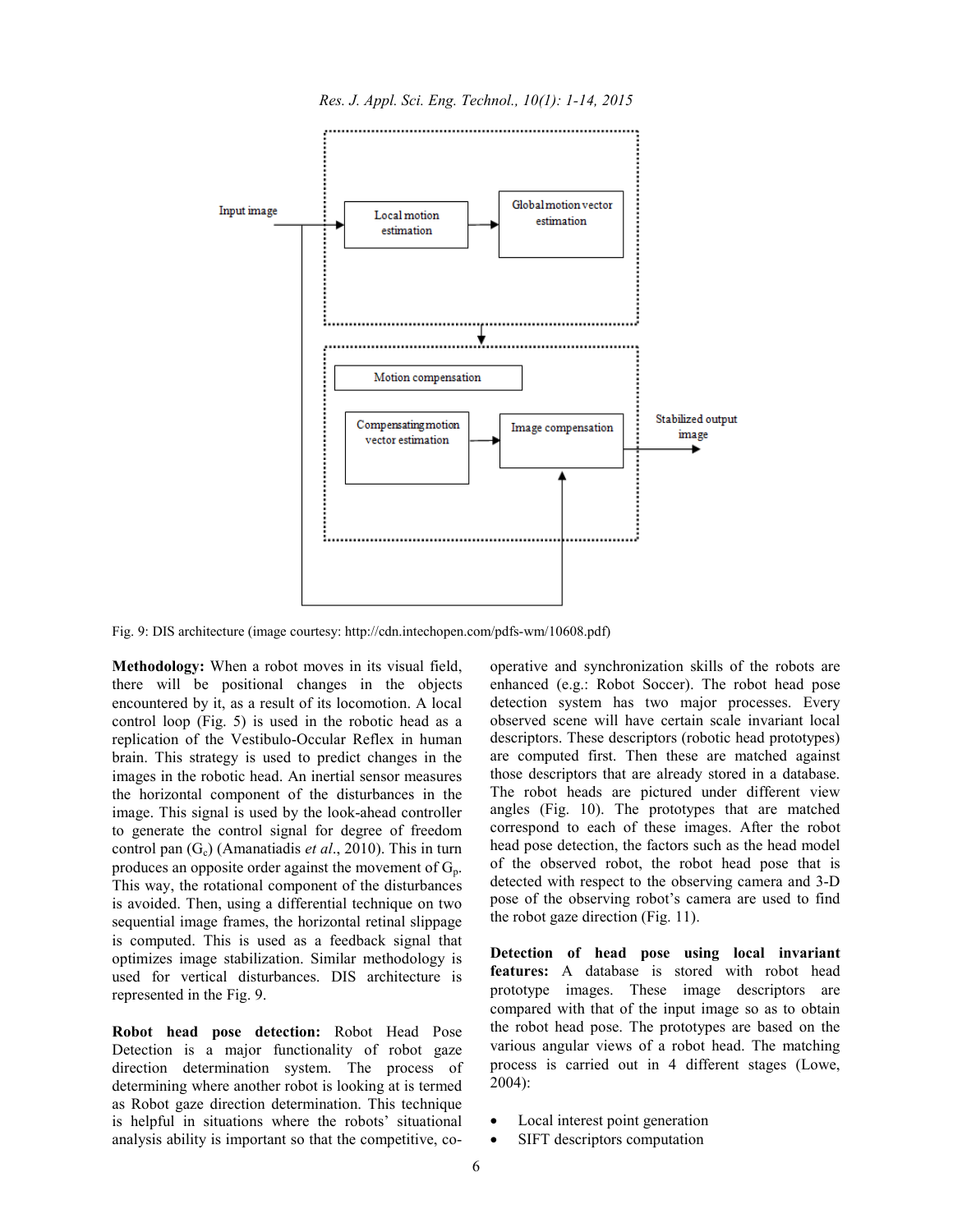*Res. J. Appl. Sci. Eng. Technol., 10(1): 1-14, 2015*



Fig. 10: Block diagram of closed loop control scheme

R(s): Input; D(s): Disturbance; G: Controller; G<sub>p</sub>: Pan Motor; G<sub>s</sub>: Look-ahead controller; H: Horizontal retinal slippage



Fig. 11: Robot head prototypes with their SIFT's (image courtesy: Loncomilla and Ruiz-del-Solar (2005))

| Observing robot's camera pose                    | Known a priori                                                                                                                                        |
|--------------------------------------------------|-------------------------------------------------------------------------------------------------------------------------------------------------------|
|                                                  | If camera is fixed in global co ordinates, using the<br>techniques of self-localization and joints information, the<br>robot estimates it on its own. |
| View angle of the prototype                      | Define and fixed along with the creation of model<br>database                                                                                         |
| Distance and rotation angle of<br>observed robot | Using information of head detection process<br>resolution and angle of view of observing camera                                                       |

Fig. 12: Gaze direction determination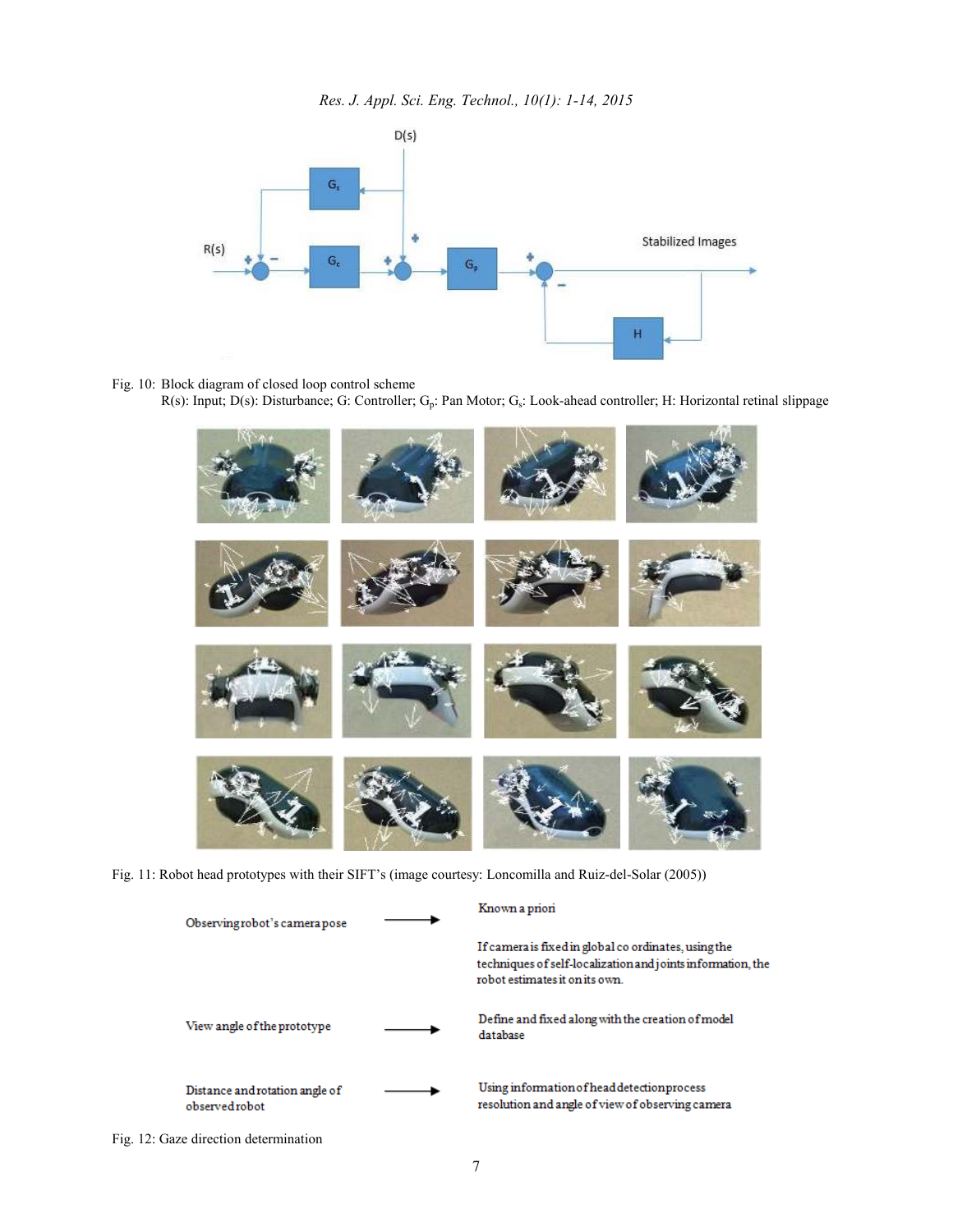- SIFT matching using closest descriptors
- Transformation computation and hypothesis rejection test

After applying these stages, the highest probable affine transformation is performed on the robot heads, if found any. This transformation and matched reference image identity together is used in finding the robot head pose.

**Gaze direction determination:** The direction at which an observed robot is gazing is determined using the following information:

- Position and orientation of the observing robot's camera in global coordinates
- The angle at which the prototype is viewed
- The observed robot's angle of rotation and distance

The methodology is given in Fig. 12.



Fig. 13: Topic discussed under remote sensing

# **REMOTE SENSING**

Remote sensing is the one of the most important areas in which object recognition is used. The reason for this is simply because of the fact that in remote sensing there is no contact required to study the target object. Detection and classification of objects is achieved by the processing of propagated signals.



Fig. 14: Different types of remote sensing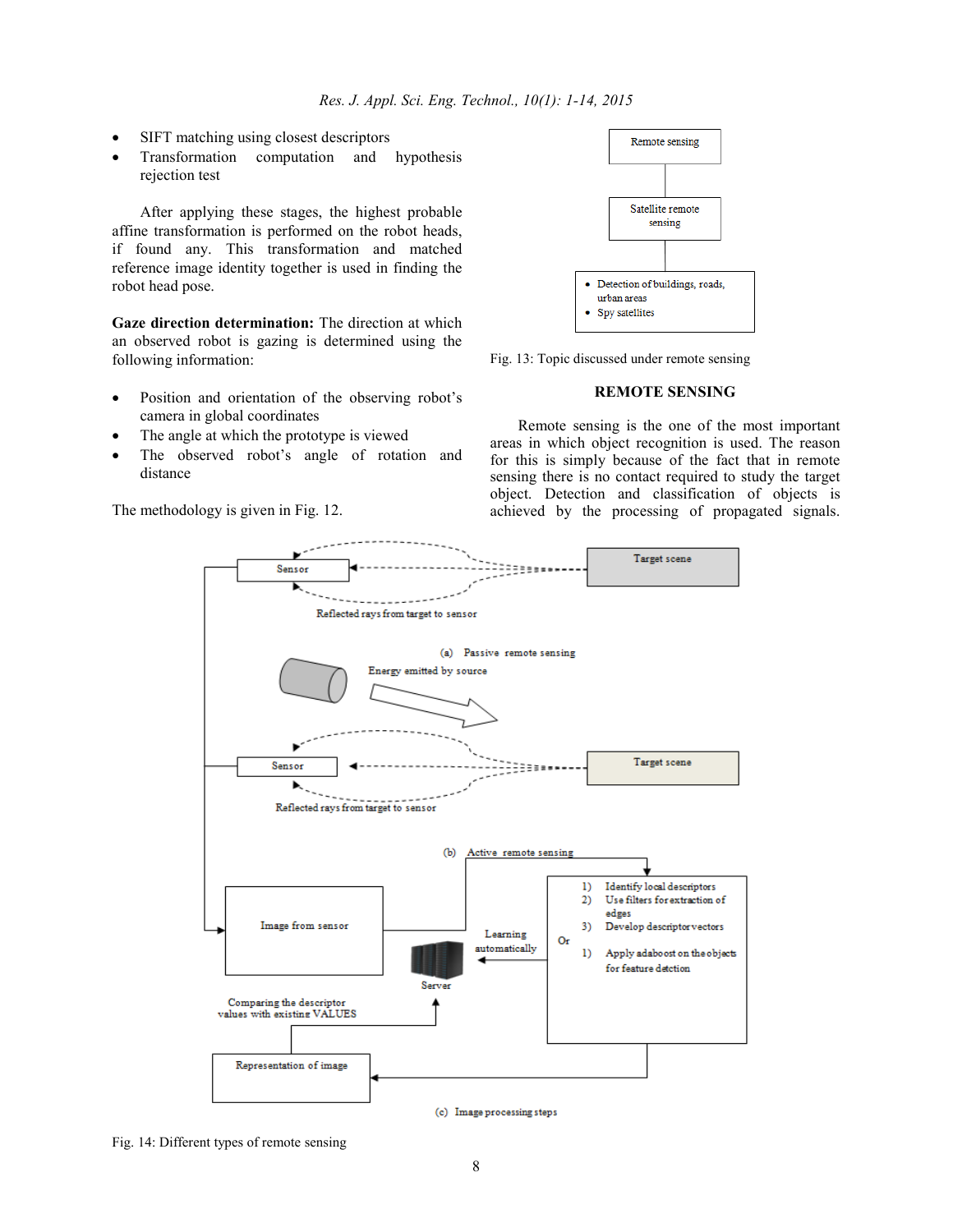This technique is used to study planets and stars in the galaxy. It also helps in studying and monitoring resources like forests, agriculture and water in remote locations and measuring sea surface temperatures. Figure 13 will help reader in understanding the areas we touched in this section.

Remote sensing is broadly categorized into Passive and Active remote sensing. Passive remote sensing detects the reflection patterns of sunlight to interpret the scene, whereas Active remote sensing emits signals that are reflected by the objects in scene. These reflected signals are processed for an understanding of the scene. In general, the sensors are likely to aerial, so that large geographical areas can be covered. Role of Image Processing comes after the images are obtained by the sensors. The systems have to use algorithms to recognize patterns in the image based on the initial input given. If genetic algorithms are incorporated, the

System can update information about objects. Figure 14 represents different types of remote sensing techniques.

**Satellite remote sensing:** Satellite Remote Sensing deals with sensors on satellites. These sensors observe Earth all the time. These satellites are either stationary or revolve around Earth. It collects visual data about Earth and its atmosphere. Different aspects such as the distribution of natural resources such as forests, water and even minerals can be obtained from Satellite Remote Sensing. Information regarding the terrain can also be acquired. On observing the atmosphere, weather patterns can be predicted and also volcanic ash can be observed in case of a volcanic eruption. Reflected Infrared rays are used to detect surface temperatures. This way, Satellite Remote Sensing helps in studying



(a) Passive remote sensing



(b) Active remote sensing

Fig. 15: Different types of satellite remote sensing (image courtesy-http://www.crisp.nus.edu.sg/~research/tutorial/intro.htm)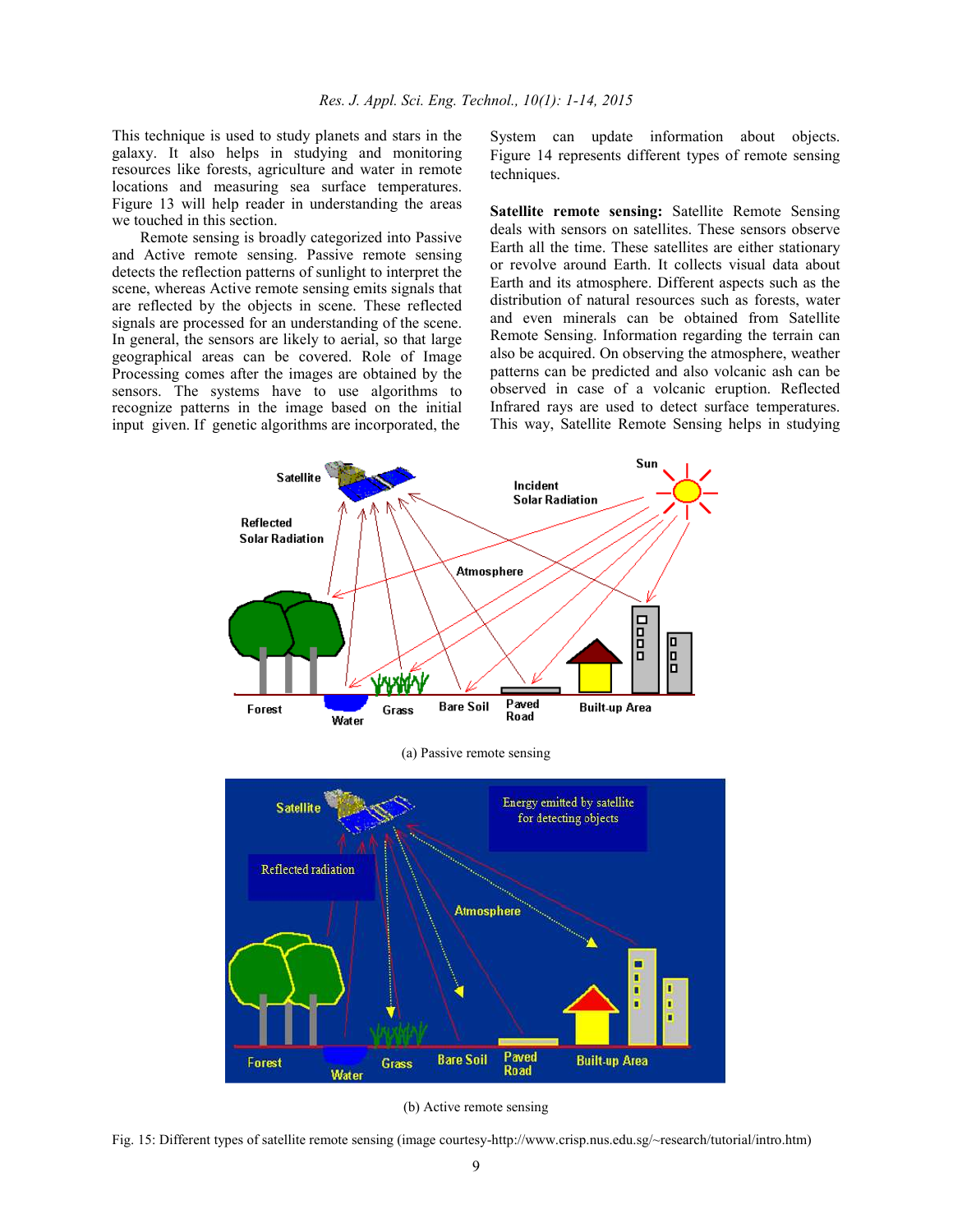and monitoring the planet we live on. The source of energy used should be carefully determined as absorption and scattering can take place in the atmosphere. Figure 15 represents types of satellite remote sensing.

Few areas where satellite remote sensing is used:

- Urban area, road and building detection (Object) detection in general)
- Spy satellites

## **Methodology:**

In general, object detection from remote sensing images is carried out by using the local descriptors and functions to detect edges. Local descriptors include color, shape and texture of images. Occlusions and global geometric distortions are over come as local descriptors are used. Filters such Gabor filter can be used for extraction of features such as edges. Filters with different frequencies and orientations are used to achieve this. The main advantage with Gabor filter is that its working is analogous to the human visual system. Hence, can be efficiently used for representation and discrimination of textures. Features are represented by descriptor vectors and therefore appropriate values for different objects must be initially stored in the system. The obvious disadvantage with this system is that of considering every possible case for differentiation of objects. (Feature-based Methods + Template Management



Fig. 16: Haar-like features (image courtesy-http://docs. opencv.org/http://docs.opencv.org/)

system  $=$  > Compares the descriptor values of the detected objects with the values in the system to differentiate between objects).

• Another approach to this problem is using AdaBoost (Adaptive Boosting) classifier. In this approach Haar-like structures are used to interpret features of the image. Haar-like features are digital image features. AdaBoost classifier selects a fixed number of these features depending on the ease to differentiate objects based on these features (Feature-based Methods  $=$  > Identifying Haar-like features and using it to differentiate between objects) (Ke *et al*., 2009).

Figure 16 shows the different Haar-like features that can be used for feature extraction.



Fig. 17: Topics discussed under medical applications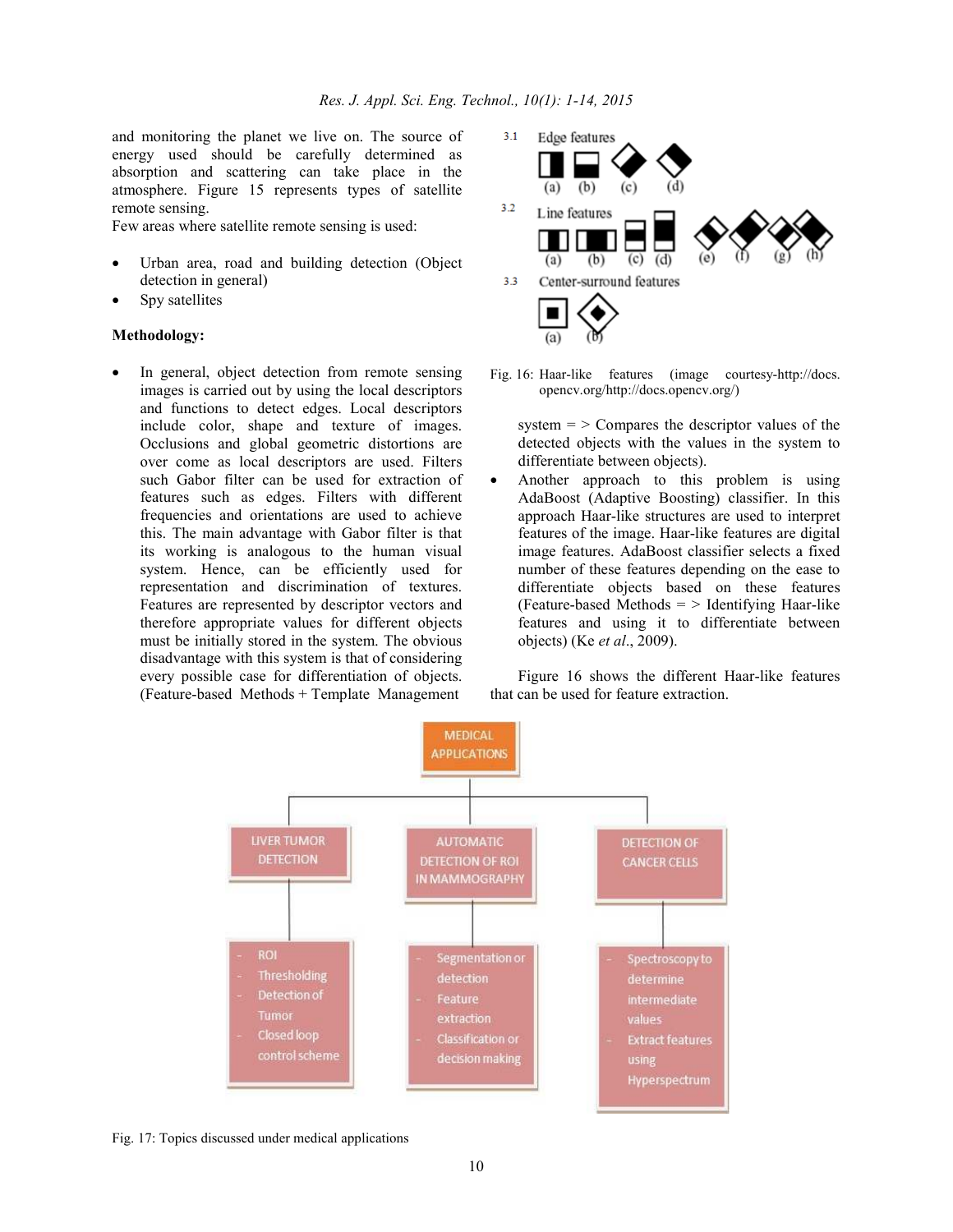The system is initially fed with objects of interest (buildings, roads and urban areas) also called positive images (all images are scaled to a predetermined size) and also few arbitrary images called negative images. The trained classifier applied to the input will return 1 if the input plausibly shows the object, otherwise it returns 0. After several stages of applying the basic classifier, certain regions are rejected if it has no chance of containing the object. The AdaBoost classifier is used to not only to select features in manner that the system is fast, but also to increase the accuracy.

# **MEDICAL APPLICATIONS**

Due to low signal to noise ratio, manually segregating the medical images is out of the question. Moreover, the presence of imaging artifacts makes this task even more difficult. Medical imaging systems are used to mainly to detect tumor cells, cancer cells and lesions in the human body. This task is accomplished by Magnetic Resonance (MR), X-ray, ultrasound scan, CT scan. Sometimes a combination of these techniques may also be applied to various internal organs. This is done by measuring the volume and shape of the organs in 3D imaging. Usually a Region of Interest (ROI) is defined beforehand to separate the relevant details from the background details (Bick and Doi, 2000; Jim and Park, 1993). Figure 17 summarizes the set of applications covered in this sector.

**Liver tumor detection from CT scan images:** Human liver is something that is very delicate. It should be given utmost care and is easily vulnerable to diseases. Here we use the computer aided diagnostic of the liver to detect tumors, lesions and vessels. This computer aided diagnostic image is obtained from a CT- Scanner. The detection method is applied to the image that is obtained from the CT scanner. One limitation of the image that is obtained directly from the CT-scanner is that, it may be blur. So we use image smoothening and thresholding techniques to enhance the quality of the image (Fasquel *et al*., 2001).

Here is an image that is obtained from the CT-Scanner. Various operations are performed on it. Figure 18 reveals CT scan image over which spatial operations are performed.

**Methodology:** The ROI containing the tumor is searched and identified. Tumors generally come in



Fig. 18: Spatial operations performed on CT-scanned image of liver, (a) the image obtained from the CT-scanner, (b) image after thresholding, (c) image obtained after adding A and B, (d) the dark regions could be a tumor (image courtesy: Fasquel *et al*. (2001))

different sizes. Hence it is difficult to identify the region containing the tumor. After identification, the image is thresholded. As a result the granular aspects of the image are enhanced. In order to remove the grains in the image, a morphological alternate sequence filtering is performed on it. The resultant binary filtered image is closed using a much larger structuring element. This method is applied to all ROIs. Once the entire image is processed, regions that are tumorous can be identified based on comparison with empirical data.

**Automatic detection of regions of interest in mammography based on histogram and texture analysis:** Breast cancer has become one of primary causes of women mortality. Thus early screening and detection is necessary if the numbers are to be brought down. Early detection of breast cancer increases women's chances of survival. It can also be cured easily. The number of mammograms a specialist analyses is large and among them only a few of them contain malignant tumor. The problem lies in detecting lesions less than 1 mm in diameter. So to improve our chances of detection, we bring in texture and histogram analysis and use it to detect lesions.

A computer aided diagnostic system may come in handy for radiologist and can be used for early detection of breast cancer. Figure 19 illustrates the



Fig. 19: Methodology followed in mammography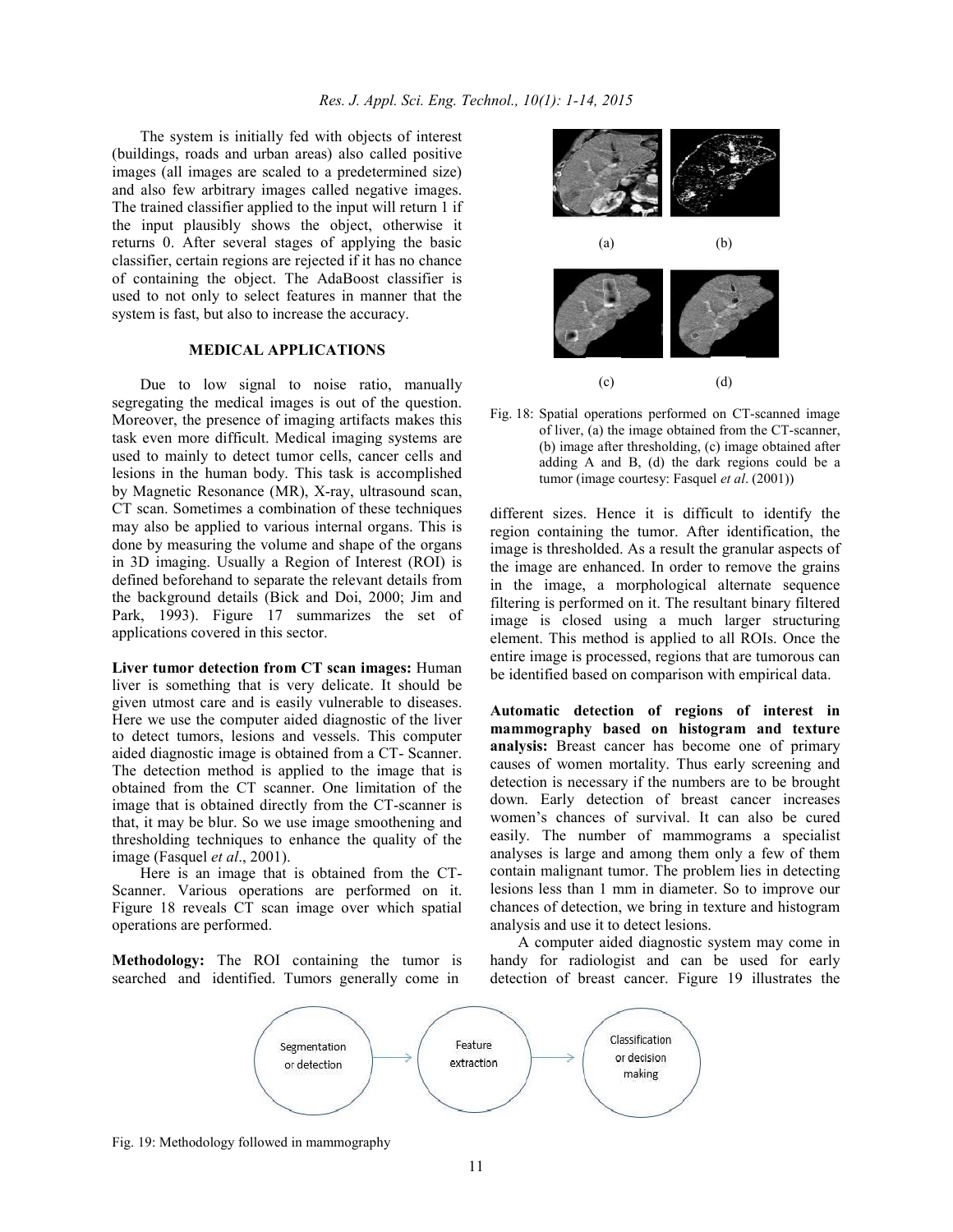

Fig. 20: Mammography analysis, (a) mass type lesion marked by radiologists, (b) texture analysis, (c) histogram analysis, (d) joined analysis (image courtesy- Tweed (2002))

methodology followed in mammography. Figure 20 has the analysis represented.

**Methodology:** In order to detect a suspicious region in a mammography, we apply masks on the image. The mask we use here is circular because we want detectors that are invariant in rotation. For each mammography, hundreds of texture and histogram features are extracted from the mask. Then this is compared with the features extracted from the region of interest.

For the selection of Region of Interest, we use Texture analysis and histogram analysis.

**Texture analysis:** Human eye has an amazing power to discriminate between objects and surfaces. In a similar way, computers can also be programmed to do the same. This task becomes challenging when the ROI is very small. Textures are repeated patterns. Each ROI contains texture. This texture is compared with empirical data for determining tumorous regions. For this we rely on various enhancement techniques such as smoothening and sharpening that can only be done by computers. On applying these processes the image is enhanced. Now it becomes easier to discriminate the regions containing tumor from the normal regions.

**Histogram analysis:** Tonal distribution of an image is represented using a histogram. Histogram is a graphical representation of an image. The graph is obtained by plotting the no of pixels corresponding to each tonal value. A histogram provides full tonal distribution of an image to the viewer. The number of light pixels within a tumorous region is taken into account. For this two threshold values are used. One for determining the intensity value of the pixel and the other for determining the number of pixels in ROI having intensity greater than the threshold intensity.

**Detection of cancer cells in brain:** Biopsy is the only way known by humans for detection of cancerous cells in the brain. If there was a way to exactly pinpoint the location of the cancerous cells, it could decrease the no of biopsies to be performed on a human. But precise detection of cancer cells in the brain is extremely cumbersome provided the delicate structure of the brain. Scientist are working on a new imaging pen which can identify the Region of Interest (ROI) containing the cancer cells. Advanced research is still going on.

This imaging pen uses a combination of Raman Spectroscopy, diffuse reflectance spectroscopy and laser induced spectroscopy simultaneously to look into the lesion (Gardiner and Graves, 1989). Cancer is caused by repeated multiplication of cells. So a region where cancer cells are found will contain more no of cells compared to other regions. The ROI is found out by analyzing the oxygen consumption of the cells as it should consume a lot more Oxygen compared to the other cells around (Khoobehi *et al*., 2004). The imaging pen is connected to a computer which performs the image processing.

# **Methodology:**

**Spectral approach:** Vibrational, rotational and other low-frequency modes are recorded with the help of scattering and reflecting of particles in the electromagnetic spectrum. The representation of the brain is made pixel by pixel, giving each one its spectral values. Using Hyperspectral Imaging in conjunction with the values obtained from spectroscopy, composition of the scene can be measured. Hyperspectral Imaging gives fine details of the scene as it uses a wide range of wavelength. In this case, composition of oxygen is measured (Chang, 2003). The values obtained have to be compared with the available standard values. This way the system detects presence of cancer cells in brain (Grahn and Geladi, 2007).

This technique has a certain advantage as it allows for accurate segmentation and classifications. At the same time, it is time consuming and complex. Figure 21 states the steps involved in detection of cancer cells.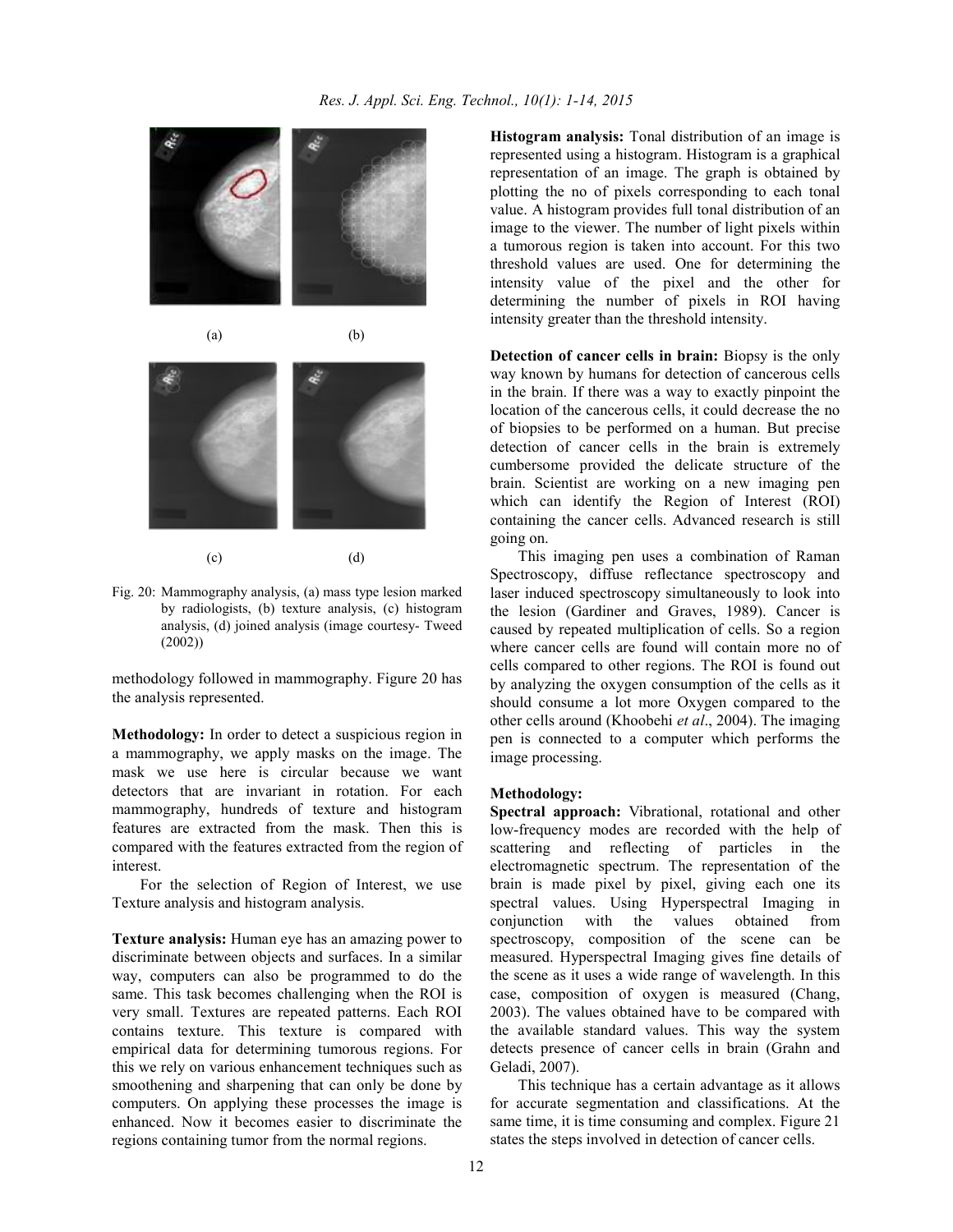

Fig. 21: Steps involved in detecting cancer cells in brain

# **RESULTS AND DISCUSSION**

Since this is a review paper, there is no concrete section to be included as results. Object recognition is one strong area of research which has a lot of application sectors and few of them are discussed in this study which is of utmost importance.

#### **CONCLUSION**

This study analyzed application fields of Object Recognition starting with Automobile, Food and beverage and Fabric sector. Then the attention has been moved to Robotics where Image stabilization and robotic head pose detection are all carried out with object recognition techniques. Then possibility of using object orientation concepts in the field of remote sensing has been analyzed. Medical field has always been a beneficiary from the object recognition area with identification of tumor, cancer cells etc., can be achieved with object recognition methods. This study can further be extended as a book with paying more attention to object recognition implementation details.

#### **REFERENCES**

- Amanatiadis, A., A. Gasteratos, S. Papadakis and V. Kaburlasos, 2010. Image Stabilization in Active Robot Vision. INTECH Open Access Publisher, ISBN: 978-953-307-077-3.
- Bick, U. and K. Doi, 2000. Computer Aided Diagnosis Tutorial. CARS 2000 Tutorial on Computer Aided-Diagnosis, Hyatt Regency, San Francisco, USA, June 28-July 1, 2000.
- Blasco, J., N. Aleixos and E. Molto, 2003. Machine vision system for automatic quality grading of fruit. Biosyst. Eng., 85(4): 415-423.
- Boskovitz, V. and H. Guterman, 2002. An adaptive neuro-fuzzy system for automatic image segmentation and edge detection. IEEE T. Fuzzy Syst., 10(2): 247-262.
- Bradshaw, M., 1995. The application of machine vision to the automated inspection of knitted fabrics. Mechatronics, 5: 233-243.
- Brosnan, T. and D. Sun, 2004. Improving quality inspection of food products by computer vision-a review. J. Food Eng., 61(1): 3-16.
- Cardani, B., 2006. Optical Image stabilization for digital cameras. IEEE Contr. Syst. Mag., 26(2): 21-22.
- Chang, C.I., 2003. Hyperspectral Imaging: Techniques for Spectral Detection and Classification. Springer Science+Business, Media, New York, ISBN: 978- 0-306-47483-5.
- Duan, F., Y. Wang and H. Liu, 2004. A real-time machine vision system for bottle finish inspection. Proceeding of 8th Control, Automation, Robotics and Vision Conference (ICARCV, 2004), 2: 842-846.
- Duan, F., Y. Wang, H. Liu and Y. Li, 2007. A machine vision inspector for beer bottle. Eng. Appl. Artif. Intel., 20(7): 1013-1021.
- Fasquel, J.B., M.M. Bruynooghe and P. Meyrueis, 2001. Hybrid opto-electronic processor for the delineation of tumors of the liver from ct-scan images. Proceeding of SPIE the International Symposium on Optical Science and Technology, San Diego, USA.
- Gardiner, D.J. and P.R. Graves, 1989. Practical Raman Spectroscopy. Springer-Verlag, Berlin, Heidelberg, ISBN: 978-3-540-50254-8.
- Grahn, H. and P. Geladi, 2007. Techniques and Applications of Hyperspectral Image Analysis. John Wiley and Sons, New York, ISBN: 978-0- 470-01087-7.
- Jim, J.K. and H.W Park, 1993. Statistical textural features for detection of micro-calcifications in digitized mammograms. IEEE T. Med. Imaging, 12(4): 664-669.
- Ke, Y., J. Zhao, C. Qu, S. Han, Z. Zhang, X. Jiang and G. Liang, 2009. A rapid object detection method for satellite image with large size. Proceeding of the International Conference on Multimedia Information Networking and Security, 1: 637-641.
- Khoobehi, B., J.M. Beach and H. Kawano, 2004. Hyperspectral imaging for measurement of oxygen saturation in the optic nerve head. Invest. Ophth. Vis. Sci., 45(5): 1464-1472.